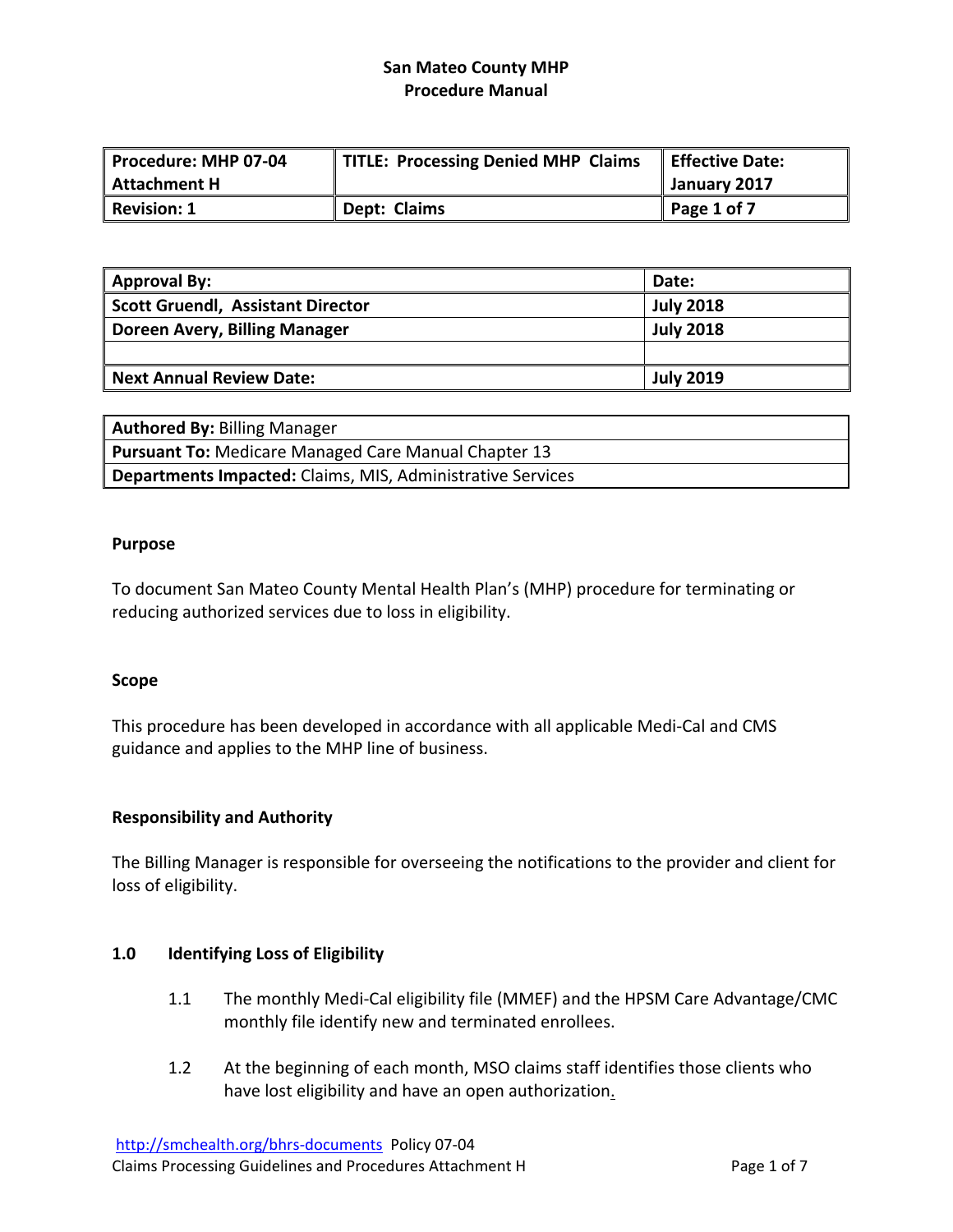| Procedure: MHP 07-04 P | TITLE: Processing Denied MHP Claims | Effective Date:     |
|------------------------|-------------------------------------|---------------------|
| Attachment H           |                                     | January 2017        |
| Revision: 1            | Dept: Claims                        | $\vert$ Page 2 of 7 |

1.3 MSO claims staff changes the authorization end date to the  $15<sup>th</sup>$  of the following month.

## **2.0 Provider and Member Notification**

2.1 MSO staff sends the revised authorization, a Notice of Action (NOA B)\* and a loss of eligibility notification to the client. At the same time, MSO staff sends the revised authorization, a notification letter and a copy of the client's loss of eligibility notification to the provider.

## **3.0 Addendum‐ Notification letters**

- 3.1 Client Notification Letter (Attachment A)
- 3.2 Provider Notification Letter (Attachment B)
- 3.3 NOA B (Attachment C)

\*NOTE: The Notice of Action policy and forms are currently under revision based on new requirements found in The Department of Health Care Services MHSUDS Information Letter 18‐010E. It will be updated prior to the next review.

http://www.dhcs.ca.gov/services/MH/Documents/Information%20Notices/NOABD%20IN/MHS UDS\_IN\_18-010\_Federal\_Grievance\_Appeal\_System\_Requirements.pdf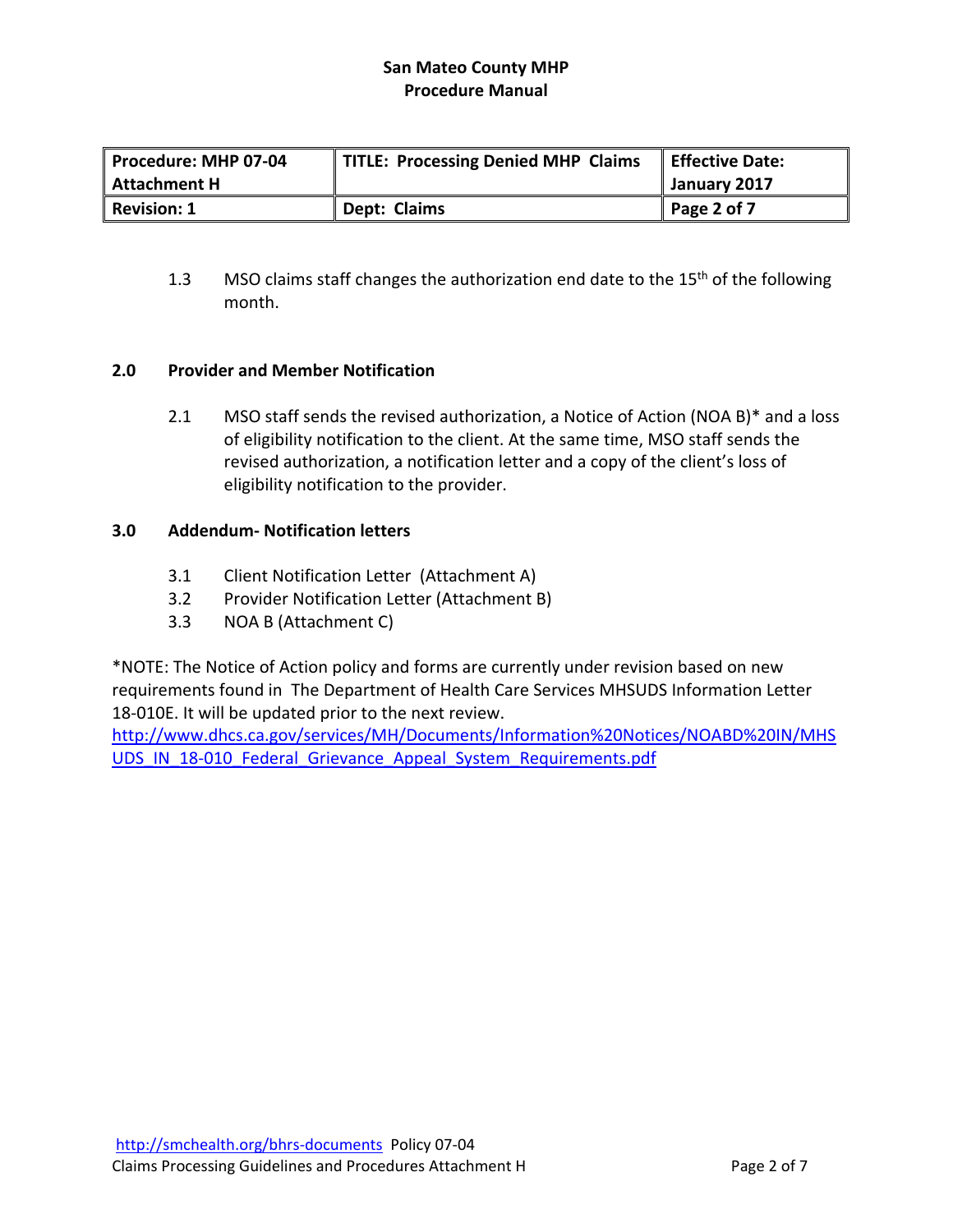| Procedure: MHP 07-04 | TITLE: Processing Denied MHP Claims | Effective Date:     |
|----------------------|-------------------------------------|---------------------|
| Attachment H         |                                     | January 2017        |
| Revision: 1          | Dept: Claims                        | $\vert$ Page 3 of 7 |

# **Attachment A**

# **Thirty Day Notice of Termination Of Previously Authorized Services**

## **Today's Date: Dear Client: AVATAR Client ID:**

San Mateo County's Department of Behavioral Health & Recovery Services (BHRS) has recently determined that you are no longer eligible for BHRS PPN services because you have lost the health insurance coverage required for the ongoing billing of your services.

We must change your current Treatment Authorization to end on  $\left( \begin{array}{cc} \end{array} \right)$   $\left( \begin{array}{cc} \end{array} \right)$  . This allows for a minimum 30 day transition with your provider. During this period, you may continue to receive services from your provider. Please discuss this transition with your provider.

If you require assistance with regaining eligibility access to your prior health insurance coverage under the Medi‐Cal, Healthy Kids or Health Plan of San Mateo ‐ CareAdvantage plans, or need other health insurance related assistance, please contact Behavioral Health & Recovery Services *Health Insurance Outreach and Enrollment Team* at (650) 573 3502.

This team can assist you with: 1) Enrollment assistance into Medi‐Cal, Healthy Kids, San Mateo ACE and CareAdvantage/Cal MediConnect. 2) Enrollment assistance into a private insurance plan through California's Individual Marketplace, called Covered CA, during the General and Special Enrollment periods. 3) Referral to HICAP / Self‐Help for the Elderly, San Mateo, for assistance with Medicare‐related issues.

This team can accommodate in‐person appointments at any of the BHRS clinic sites in San Mateo County located in Daly City, San Mateo, Redwood City, East Palo Alto and Half Moon Bay, or via phone. Under special circumstances a home visit can be arranged, if the home has available Internet access. At the appointment please be prepared to provide:

‐proof of *current income* (such as a paystub, employer letter, tax records or self‐employed profit/loss statement).

‐ *current assets* (such as bank and/or retirement and/or investment account(s), vehicle registration and life insurance policy),

‐*U.S. citizenship or lawful immigration status* (any documentation from USCIS/Homeland Security or an immigration judge or lawyer for active or pending status).

‐*San Mateo County residency* (such as State I.D. or Driver's License, rental agreement or utility bill) upon request for the re-evaluation for available public health insurance coverage in San Mateo County, or through Covered CA.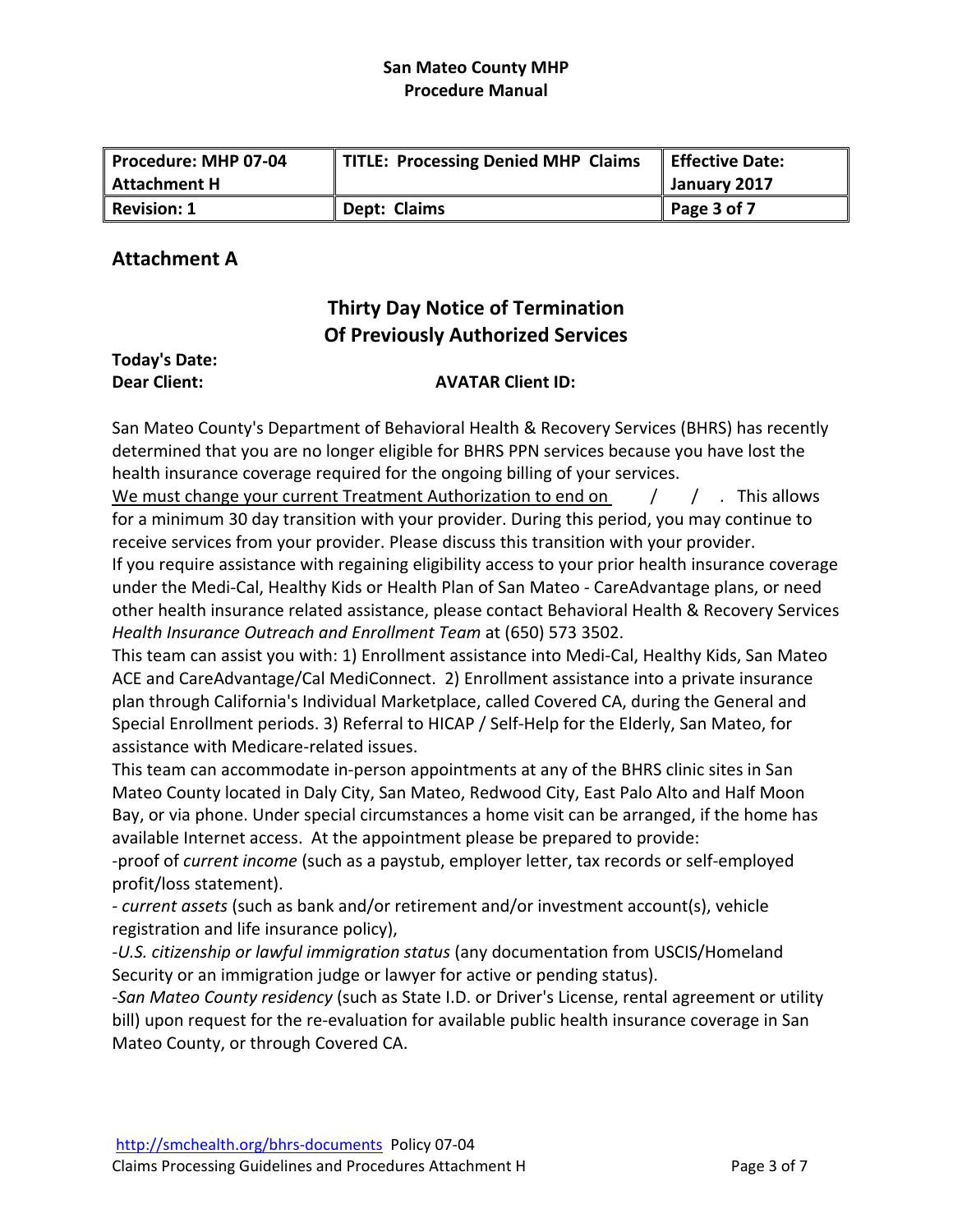| Procedure: MHP 07-04 | TITLE: Processing Denied MHP Claims | <b>Effective Date:</b> |
|----------------------|-------------------------------------|------------------------|
| <b>Attachment H</b>  |                                     | January 2017           |
| <b>Revision: 1</b>   | Dept: Claims                        | Page 4 of 7            |

NOTE: If you have private insurance or traditional Medicare it is your provider's responsibility to secure authorization for future ongoing services with your insurer. If your provider does not work with your private insurance plan/traditional Medicare, or cannot obtain an authorization from them for ongoing services, they will need to refer you back to that insurer, to another provider who accepts your insurance, or to a private pay agency.

If you've moved out of San Mateo, you must receive your care within the new county you moved to.

Of course, you may always opt to negotiate a Private Pay arrangement with your provider, if they are willing to do so.

Sincerely,

ACCESS CALL CENTER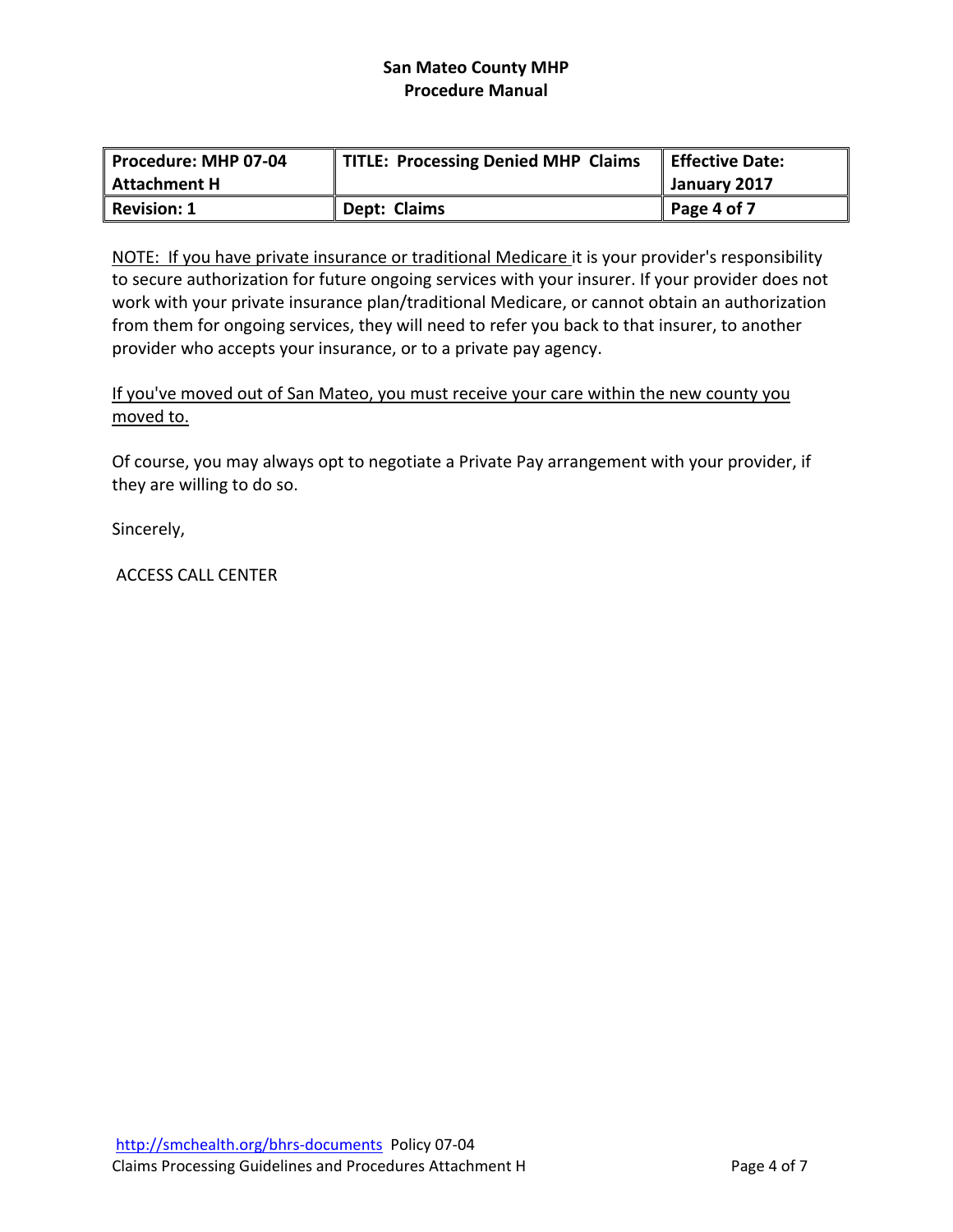| Procedure: MHP 07-04 | TITLE: Processing Denied MHP Claims | <b>Effective Date:</b> |
|----------------------|-------------------------------------|------------------------|
| <b>Attachment H</b>  |                                     | January 2017           |
| <b>Revision: 1</b>   | Dept: Claims                        | $\vert$ Page 5 of 7    |

# **Attachment B**

Dear Provider:

This is an official notification that your client has lost his/her health insurance coverage. As a result, we are changing your current treatment authorization end date. We are giving you 30 days to transition your client. During this period, your client may continue to receive services from you and claims for authorized services provided during this period will be paid. Claims cannot be paid for services provided beyond the revised authorization end date.

We urge you to contact your client regarding this loss in eligibility.

We have included a revised authorization with a new end date as well as copy of the notification that was sent to your client.

If you have any questions, please contact the Access Call Center at 800‐686‐0101 or Provider Relations at 650‐573‐2242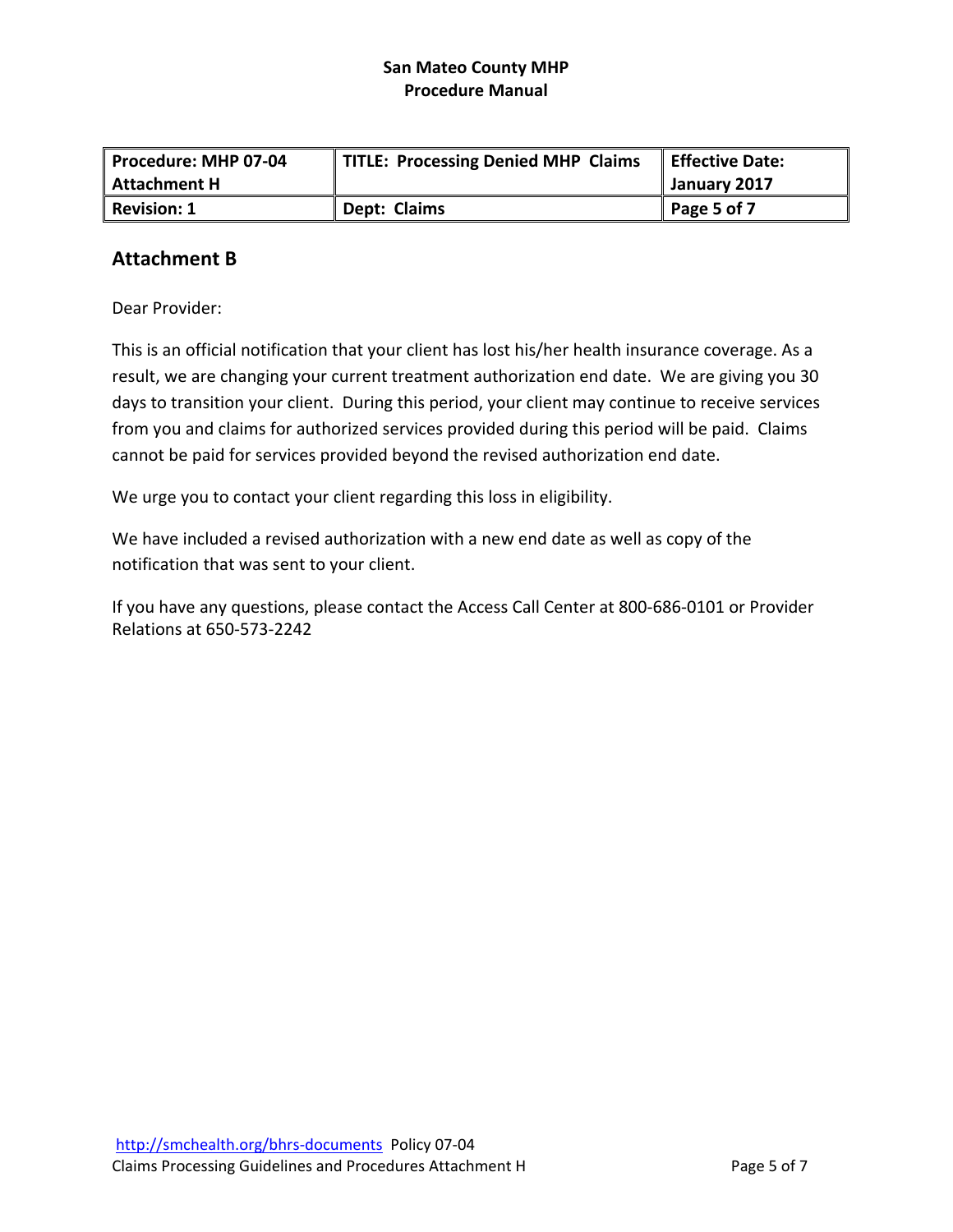| Procedure: MHP 07-04 | TITLE: Processing Denied MHP Claims | Effective Date: |
|----------------------|-------------------------------------|-----------------|
| Attachment H         |                                     | January 2017    |
| Revision: 1          | Dept: Claims                        | Page 6 of 7     |

# **Attachment C**

| <b>Medi-Cal Specialty Mental Health Services Program</b><br><b>NOTICE OF ACTION</b> |                                                                                                                                                                                                                                                                                                                                                                                                              |
|-------------------------------------------------------------------------------------|--------------------------------------------------------------------------------------------------------------------------------------------------------------------------------------------------------------------------------------------------------------------------------------------------------------------------------------------------------------------------------------------------------------|
|                                                                                     | Date:                                                                                                                                                                                                                                                                                                                                                                                                        |
|                                                                                     | Medi-Cal Number: _______________                                                                                                                                                                                                                                                                                                                                                                             |
|                                                                                     | The mental health plan for San Mateo County has: denied changed your provider's<br>request for payment of the following service(s): _______________________________                                                                                                                                                                                                                                          |
|                                                                                     |                                                                                                                                                                                                                                                                                                                                                                                                              |
|                                                                                     | The original request from your provider was dated: _____________________________                                                                                                                                                                                                                                                                                                                             |
| checked below:                                                                      | The mental health plan took this action based on information from your provider for the reason                                                                                                                                                                                                                                                                                                               |
| Code of Regulations (CCR), Section 1820.205).                                       | $\Box$ Your mental health condition does not meet the medical necessity criteria for<br>psychiatric inpatient hospital services or related professional services (Title 9, California                                                                                                                                                                                                                        |
| for the following reason (Title 9, CCR, Section 1830.205):                          | $\Box$ Your mental health condition does not meet the medical necessity criteria for<br>specialty mental health services other than psychiatric inpatient hospital services<br>the control of the control of the control of the control of the control of the control of the control of the control of the control of the control of the control of the control of the control of the control of the control |
| $\Box$<br>1810.345).                                                                | The service requested is not covered by the mental health plan (Title 9, CCR, Section                                                                                                                                                                                                                                                                                                                        |
| $\Box$<br>has not been received.                                                    | The mental health plan requested additional information from your provider that<br>the plan needs to approve payment of the proposed service. To date, the information                                                                                                                                                                                                                                       |
| condition and service needs:                                                        | $\Box$ The mental health plan will pay for the following service(s) instead of the service<br>requested by your provider, based on the available information on your mental health                                                                                                                                                                                                                           |
|                                                                                     | X Other: You no longer have Medi-Cal coverage. EXAMPLE: We must change your<br>current Treatment Authorization to end on 01/15/17. This allows for a minimum 30 day                                                                                                                                                                                                                                          |